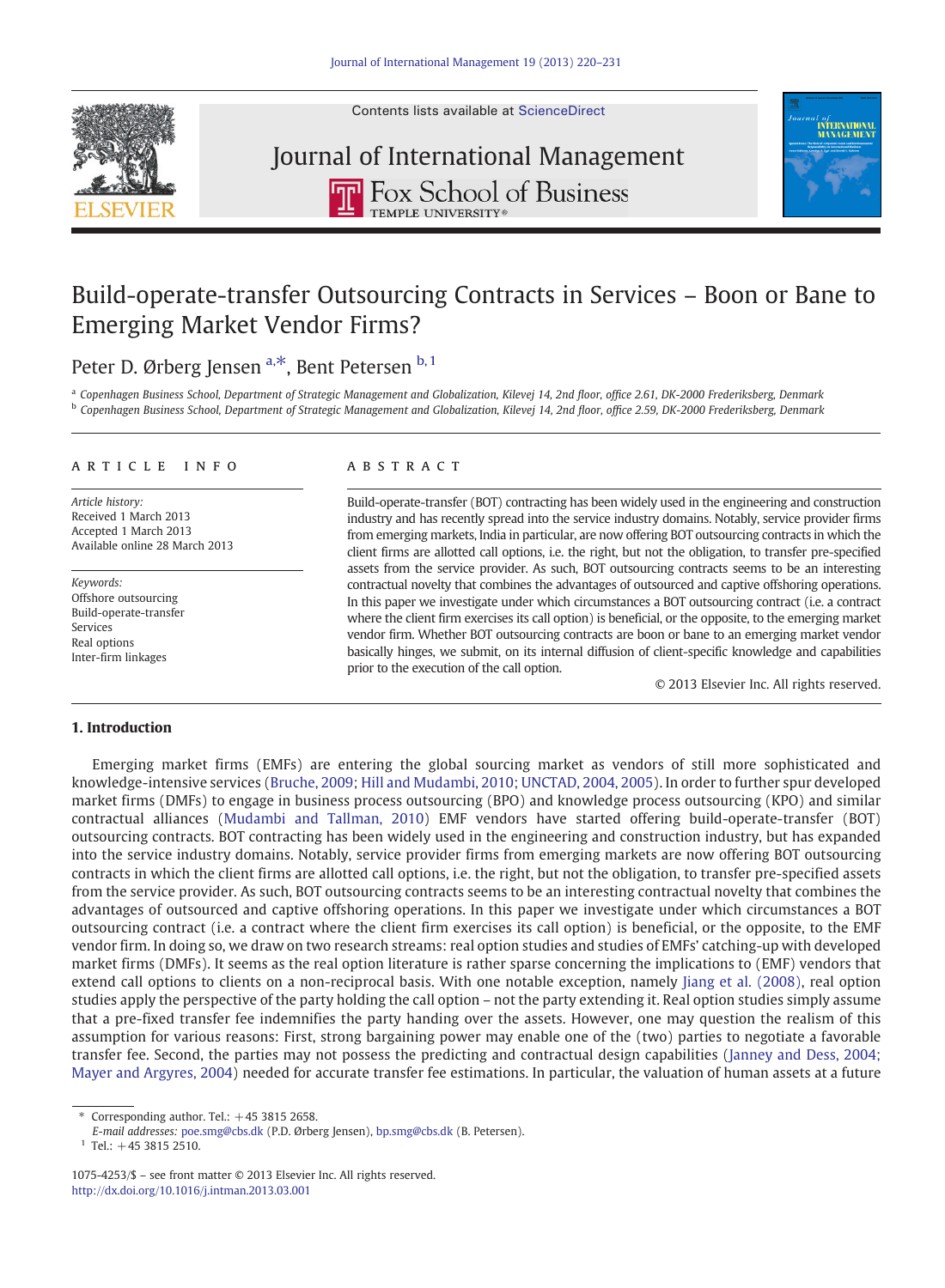point in time is much more challenging than estimating the future value of physical assets, such as machinery, IT hardware, and buildings. Third, whether or not the transfer fee indemnifies a service vendor firm most likely hinges on the ability to replicate the resources and capabilities transferred to the holder of the call option. A successful replication implies that a 'hollowing-out effect' is avoided. In the case of BPO and KPO the assets transferred are typically human capital: vendor firm employees are hired by the client firm and embodied knowledge and capabilities shift host organization. It is this third transfer aspect our study will focus on.

Thus far, the real option literature has paid scant attention to BOT contracts in the BPO and KPO markets.<sup>2</sup> Our search of the real option literature revealed only two studies in which real option clauses are observed and documented: [Gorovaia \(2011\)](#page--1-0) and [Ziedonis](#page--1-0) [\(2007\)](#page--1-0) observed real option clauses in franchising and licensing, respectively. Empirical studies of equity joint venture – the preferred empirical context of real option researchers (see, e.g., [Folta and Miller, 2002; Kogut, 1991; Reuer and Tong, 2005](#page--1-0)) – have, so far, not been able to discern whether the JV agreements included explicit rights (call options) to acquire majority stakes. In contrast to research of JVs, studies of outsourcing contracts as real option phenomena are rare: only the studies by [Alvarez and Stenbacka \(2006\)](#page--1-0), [Benaroch et al. \(2010\)](#page--1-0), and [Hult et al. \(2010\)](#page--1-0) supplement the abovementioned study by [Jiang et al. \(2008\)](#page--1-0) and these studies take the perspective of the client firm.

Hence, we find that only to a limited extent does the real option literature inform us about how exercised call options potentially affect (EMF) vendors. We therefore turn to the development economics literature for inspiration to our analysis of the BOT implications to EMF vendors. Early development economics literature predominantly described relations between firms from developed and developing countries as relations between dominating and dominated firms, and as relations largely driven by exploitation motives (see, e.g., [Martinussen, 1999](#page--1-0)). More recently, however, a growing literature on firm linkages and global value chains have brought more nuances into the characterization of such inter-firm relations, concerning their antecedents, types, processes, governance structure as well as their outcomes [\(Altenburg, 2000; Gereffi et al., 2005;](#page--1-0) [Hansen and Schaumburg-Müller, 2006; Hansen et al., 2009; Jensen, 2009; Meyer, 2004](#page--1-0)). Following the typology of firm relations and governance types by [Gereffi et al. \(2005\),](#page--1-0) we focus on inter-firm linkages that fall under the "relational governance" category. That is, a type of inter-firm linkage which is characterized by a relatively equal distribution of power between the two parties and contains "(…) complex interactions between buyers and sellers, which often creates mutual dependence and high levels of asset specificity" ([Gereffi et al., 2005, p. 84](#page--1-0)). We are particularly inspired by Mathew'[s \(2006\)](#page--1-0) linkage–leverage–learning framework. Based on earlier work by [Peng \(2001\)](#page--1-0) on the role of firm resources in internationalization, [Mathews \(2006\)](#page--1-0) also focuses on the firm's resources in an international setting. Mathews' central argument is that emerging market multinational firms' (EMNC) international expansion is driven by resource "linkage, leverage and learning", which Mathews presents as the "LLL framework" ([Mathews, 2006: 18](#page--1-0)). The LLL framework is positioned as an alternative approach to John Dunning's eclectic OLI framework ([Dunning, 1981; Dunning and Lundan, 2008\)](#page--1-0). The OLI framework is based on the assumption that MNCs possess superior ownership advantages (O advantages) that it can exploit in foreign locations through FDI. [Mathews](#page--1-0)' (2006) alternative argument is that EMNC from the outset do not possess such competitive O advantages and therefore need to base their internationalization strategy and process on other types of advantages, namely the ability of the EMF to: (1) form inter-firm linkages; (2) leverage external resources for internal use; (3) improve these linkage and leverage skills through experiential learning. In a related argument, [Kumaraswamy et al.](#page--1-0) [\(2012\)](#page--1-0) argue that putative EMNCs must first access technology through arms' length transactions like licensing in order to "skill up" to world standards and gain credibility, before they can build relationships with global players.

Hence, drawing on insights from real option and development economics literature our paper largely presents a theoretical outline and discussion of the implications of BOT services contracts for vendor EMFs. Based on three scenarios that outline different implications of BOT contracts for vendor EMFs, we find that BOT contracts, under certain circumstances, may imply benefits of process and knowledge upgrading on the part of the vendor EMF. However, we also argue that, given different sets of circumstances, engaging in a BOT contract carries important competitive risks for the vendor EMF, in terms of a gradual downgrading of the vendor EMF's role in the collaboration with clients, and the ensuing hollowing out of knowledge competences.

The paper proceeds as follows: In [Section 2](#page--1-0) we describe the specific features of the BOT outsourcing contract for knowledge services and illustrates with a BOT case example. In [Section 3](#page--1-0) we extend this description by making a theoretical account for BOT outsourcing contracts as real options. We outline a range of antecedents of BOT outsourcing contracts, including three rationales of call options seen from the perspective of a vendor firm. In [Section 4](#page--1-0) we progress to an inquiry of the possible implications of BOT outsourcing contracts – or rather, the actual exercise of a call option – for vendor EMFs. Our analysis includes three scenarios that each portrays a challenging but plausible image of the competitive implications of BOT for vendor EMFs. [Section 5](#page--1-0) presents an extended model for BOT contract implications to EMFs where the local institutional context is considered. We conclude and discuss managerial implications in [Section 6.](#page--1-0)

<sup>&</sup>lt;sup>2</sup> Through available primary and secondary sources we have identified 14 EMF vendor firms that since 2002 have offered BOT outsourcing contracts. However, the real number can be significantly higher inasmuch as many contract parties presumably prefer not to disclose the call option agreement to the public (and perhaps not even to their own employees). The majority of the vendor firms – eight – were offering IT services (Covansys, Hexaware, Ness Technologies, Datamatics, Aztech Software, Symphony, MahindraSatyam, Profix, and Infopulse); the other six were offering services within insurance (ICICI and EXL), finance (Firstsource), support (Hexaware and HCL), and engineering (eInfochips). With the exceptions of the Ukranian IT firms, Profix and InfoPulse, all were Indian firms.